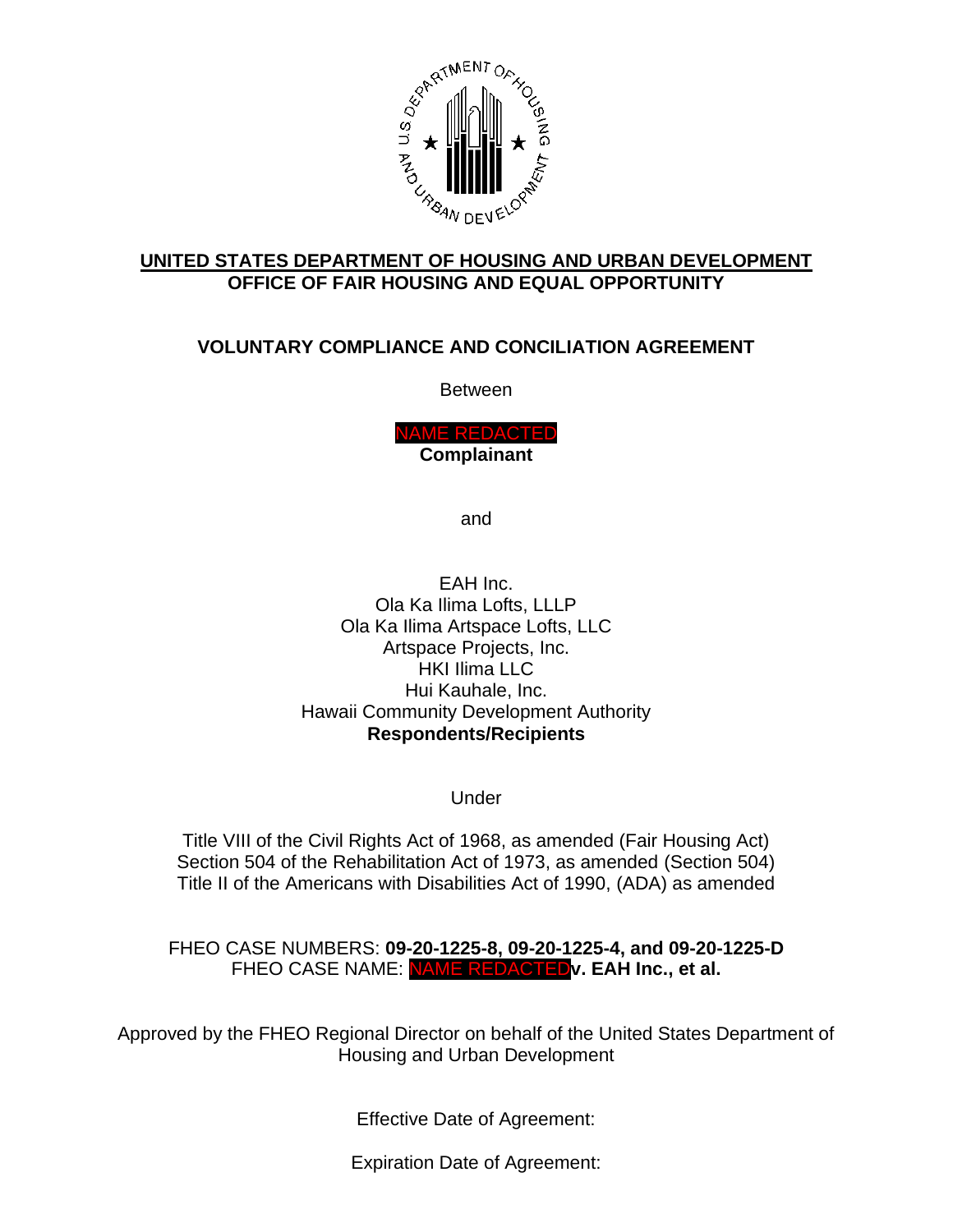**A . P A RTIES**

**Complainant**

**ME REDACTED** ADDRESS REDACTED Honolulu, HI 96814

#### **Respondents /Recipients**

EAH, Inc. 1001 Bishop Street, Suite 2880 Honolulu, HI 96813

Ola Ka Ilima Lofts, LLLP 1001 Bishop Street, Suite 2880 Honolulu, HI 96813

Ola Ka Ilima Artspace Lofts, LLC 250 Third Avenue North, Suite 400 Minneapolis, Minnesota 55401

Artspace Projects, Inc. 250 Third Avenue North, Suite 400 Minneapolis, Minnesota 55401

HKI Ilima , LLC 1001 Bishop Street, Suite 2880 Honolulu, HI 96813

Hui Kauhale, Inc. 1001 Bishop Street, Suite 2880 Honolulu, HI 96813

### **Respondent/Recipient HCDA**

Hawaii Community Development Authority 547 Queen Street Honolulu, HI 96813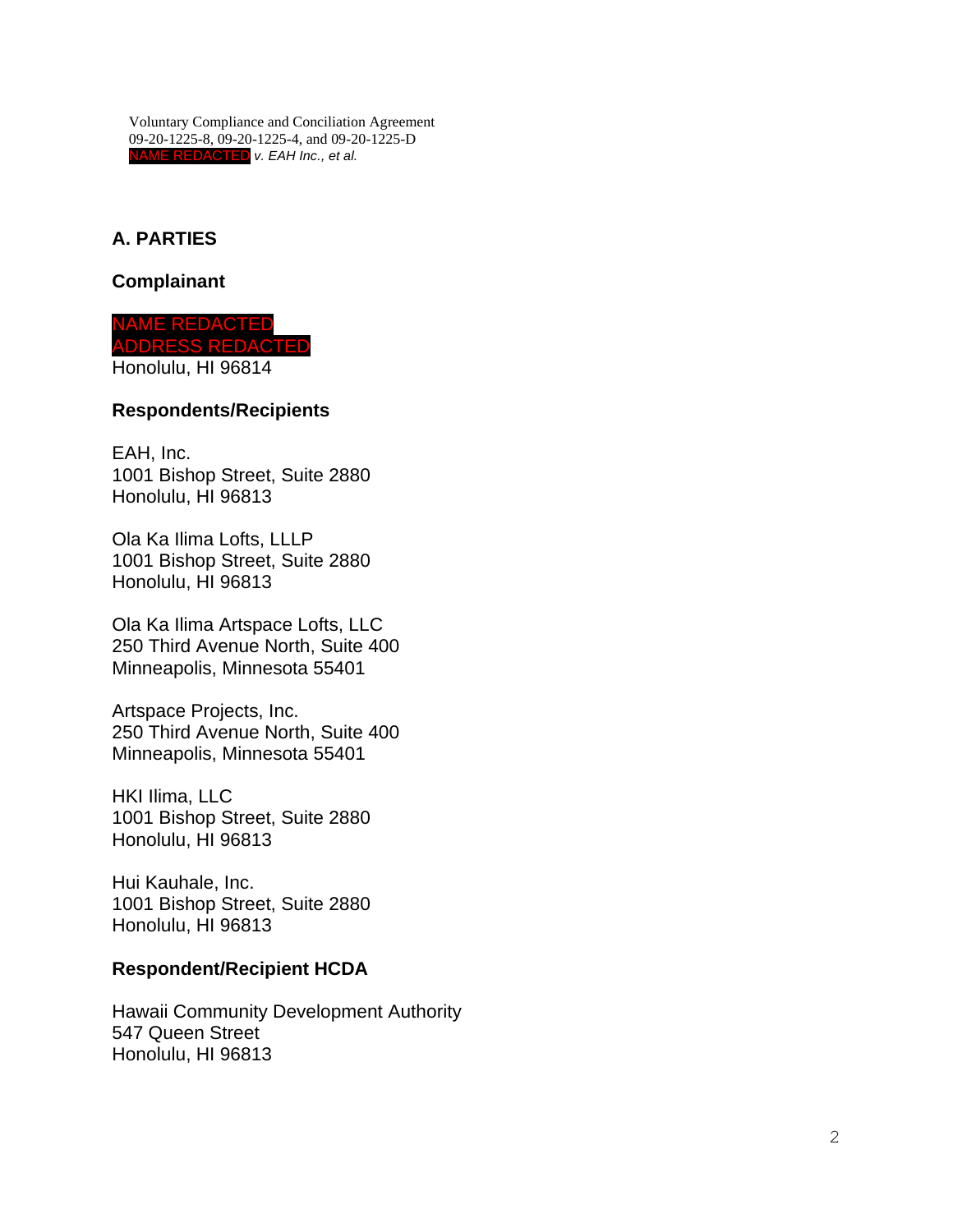**Subject Property**

Ola Ka Ilima Artspace Lofts ADDRESS REDACTED Honolulu, HI 96814

### **B. STATEMENT OF FACTS**

The United States Department of Housing and Urban Development (the "Department" or "HUD") pursuant to its law enforcement responsibilities under the authorities of Title VIII of the Civil Rights Act of 1968, as amended by the Fair Housing Act of 1988 (the "Act"), HUD's implementing regulations at 24 CFR Part 100, investigated a complaint filed on June 24, 2020, and subsequently amended on December 21, 2021, by NAME REDACTED (hereinafter "Complainant") alleging that EAH Inc., Ola Ka Ilima Lofts, LLLP, Ola Ka Ilima Artspace Lofts, LLC, Artspace Projects, Inc., HKI Ilima, LLC, Hui Kauhale, Inc., (hereinafter collectively "Respondents/Recipients") and the Hawaii Community Development Authority (hereinafter "Respondent/Recipient HCDA") violated Subsections 804b or f, 804f3C, 804f3A, and 804f3B of the Act, when Respondents/Recipients failed to comply with the design and construction requirements of the Act and failed to provide her with reasonable modifications. Complainant's allegations also constituted potential noncompliance with Section 504 of the Rehabilitation Act of 1973 ("Section 504") and Title II of the Americans with Disabilities Act ("ADA").

Complainant, Respondents/Recipients, and Respondent/Recipient HCDA having been named in and served with copies of said complaints and the Department having undertaken an investigation of said complaints, herein agree that the allegations made pursuant to Subsections 804b or f, 804f3C, 804f3A, and 804f3B of the Act be conciliated (settled) under the following terms and conditions of this Voluntary Compliance and Conciliation Agreement (hereinafter "Agreement") in order to address those allegations and to ensure that Respondents/Recipients and Respondent/Recipient HCDA are in compliance with the regulations implementing the Act, Section 504, and the ADA.

### **C. TERM OF AGREEMENT**

This Agreement shall govern the conduct of the parties to it for a three (3) year period from the effective date of the Agreement, unless an extension is necessary to complete the actions mandated by the Agreement.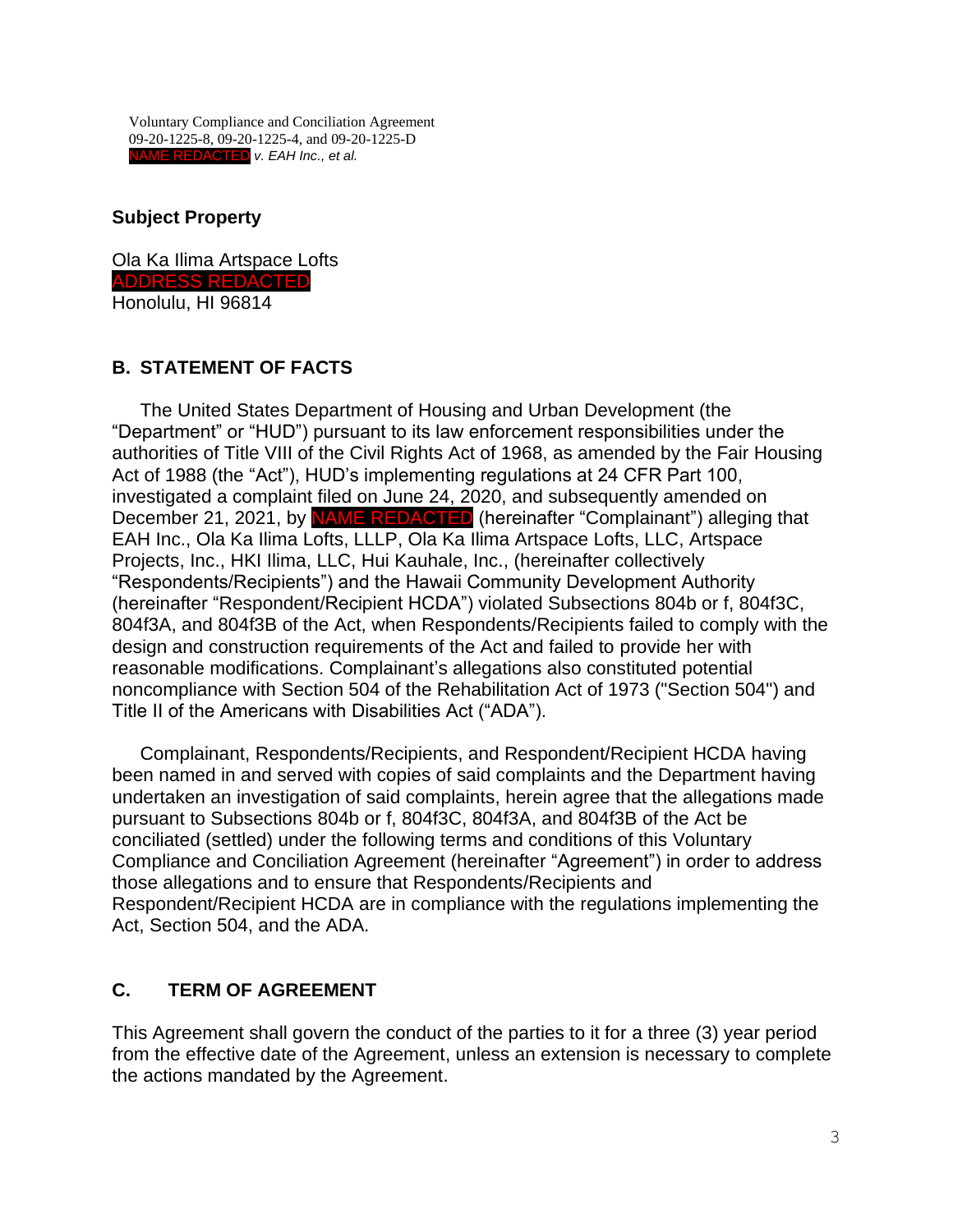# **D. EFFECTIVE DATE**

1. The parties expressly agree that this Agreement constitutes neither a binding contract under state or federal law, nor a Conciliation Agreement pursuant to the Fair Housing Act, or a Voluntary Compliance Agreement pursuant to Section 504 or Title II of the ADA unless and until such time as it is approved by the Department, through the Fair Housing and Equal Opportunity ("FHEO") Regional Director or his designee.

2. The Agreement shall become effective on the date on which it is approved by the Department's FHEO Regional Director or his designee. The deadlines set forth in this Agreement that generally hinge on the effective date of this Agreement are summarized in the VCCA Timetable attached hereto as **Exhibit A**.

## **E. GENERAL PROVISIONS**

3. The parties acknowledge that this Agreement is a voluntary and full settlement of the dispute set forth within the complaints. No party has been coerced, intimidated, threatened, or in any way forced to become a party to this Agreement. The parties have read and fully understand the significance of the terms set forth herein.

4. Respondents/Recipients and Respondent/Recipient HCDA acknowledge that they are Recipients of federal financial assistance from the Department and that funding from the HOME Investment Partnership Program went into the development of the subject property.

5. It is understood that Respondents/Recipients and Respondent/Recipient HCDA deny any violation of law and that this Agreement does not constitute an admission by Respondents/Recipients or Respondent/Recipient HCDA or evidence of a determination by the Department of any violation of the Fair Housing Act, Section 504, Title II of the ADA, or any other law.

6. The parties agree that, in the interest of speedily concluding this matter, this Agreement may be executed by the parties' signatures on separate pages. The separate signed pages will be attached to the body of the Agreement to constitute one document. It is understood that Laura Hall, EAH, Inc. President and Chief Executive Officer, Greg Handberg, Ola Ka Ilima Lofts, LLLP, Ola Ka Ilima Artspace Lofts, LLC, and Artspace Projects, Inc., Authorized Signatory, and Marian Gushiken, HKI Ilima LLC, Authorized Signatory, and Hui Kauhale, Inc., President will sign this Agreement on behalf of Respondents/Recipients. It is understood that Deepak Neupane, Executive Director will sign this Agreement on behalf of Respondent/Recipient HCDA.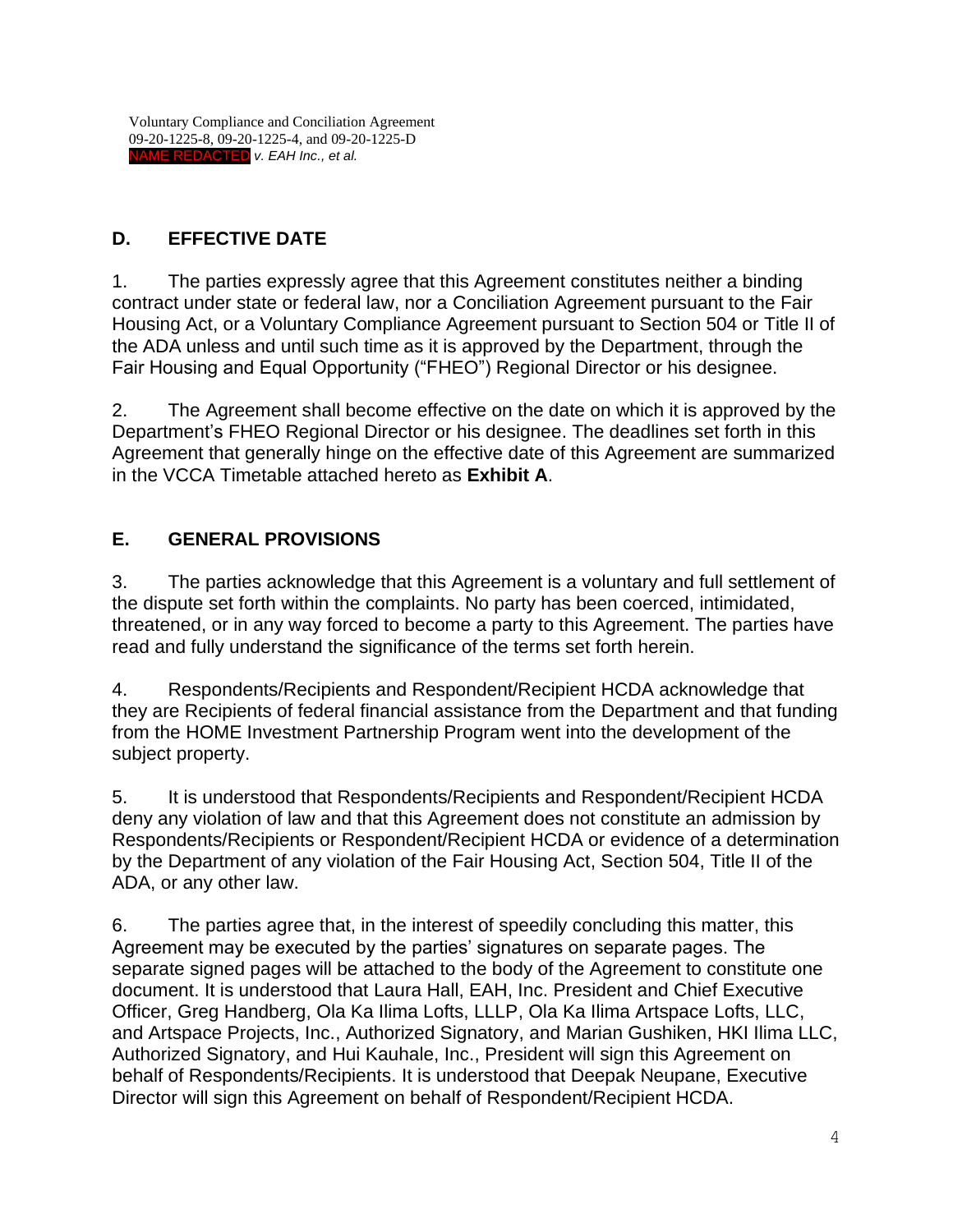7. This Agreement, once effective, is binding upon the Department, Complainants and their successors and assigns, Respondents/Recipients, and Respondent/Recipient HCDA their employees, heirs, successors, assigns, and all others in active concert with Respondents/Recipients in the operation of the subject housing project.

8. Pursuant to Section 810(b) (4) of the Fair Housing Act, this Agreement shall become a public document. The Department, however, will hold confidential all information of a personal or financial nature concerning parties to this Agreement that is not contained in the body of the Agreement.

9. This Agreement does not in any way limit or restrict the Department's authority to investigate any other complaint involving Respondents/Recipients or and Respondent/Recipient HCDA made pursuant to the Act, Section 504, Title II of the ADA, or any other complaint within the Department's jurisdiction.

10. No amendment to, modification of, or waiver of any provision of this Agreement shall be effective unless all the following conditions are met: (a) all signatories to the Agreement are notified in advance of the proposed amendment, modification, or waiver; (b) the amendment, modification, or waiver is in writing; and (c) the amendment, modification, or waiver is approved and signed by the FHEO Regional Director. Any such amendment, modification, waiver or consent shall be effective only in the specific instance and for the specific purpose for which given.

## **F. MUTUAL RELEASES**

11. In consideration for the execution of this Agreement and the specific relief set forth below, Complainant hereby forever waives, releases, and covenants not to sue the Department, Respondents/Recipients, Respondent/Recipient HCDA or their heirs, executors, assigns, agents, employees and attorneys with regard to any and all claims, damages and injuries of whatever nature whether presently known or unknown arising out of the subject matter of HUD case numbers 09-20-1225-8 (Title VIII), 09-20-1225-4 (Section 504), and 09-20-1225-D (ADA) or which could have been filed in any action or suit arising from said subject matter.

12. In exchange for the compliance with the provisions of this Agreement, Respondents/Recipients and Respondent/Recipient HCDA hereby forever waive, release, and covenant not to sue the Department or Complainant, their heirs, executors, assigns, agents, employees, or attorneys with regard to any and all claims, damages, and injuries of whatever nature, whether presently known or unknown, arising out of the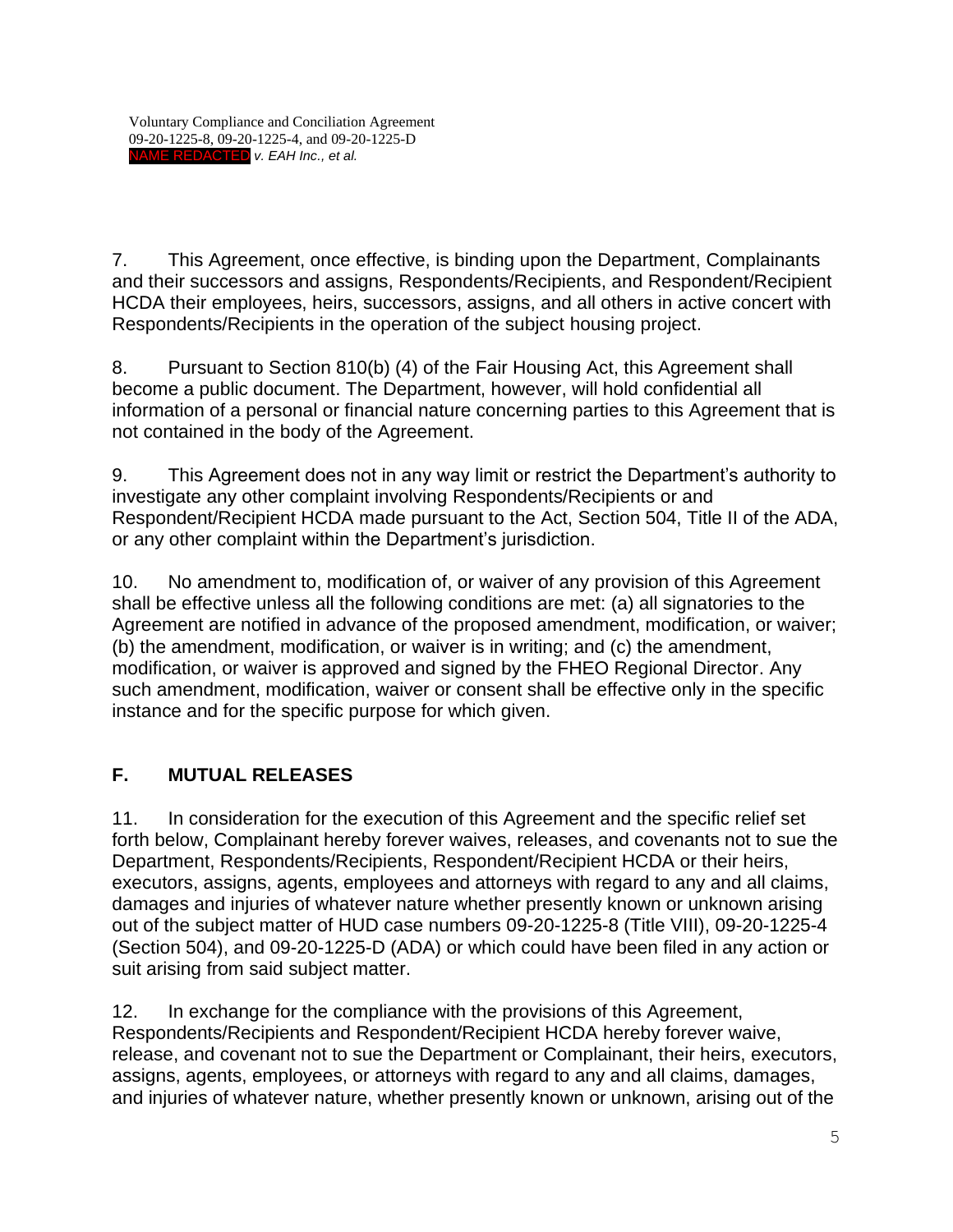subject matter of HUD case numbers 09-20-1225-8 (Title VIII), 09-20-1225-4 (Section 504), and 09-20-1225-D (ADA) or which could have been filed in any action or suit arising from said subject matter.

13. These releases do not apply to any rights arising from any party's failure to comply with the terms of this Agreement or to other complaints or matters of compliance which may be pending with the Department.

## **G. NON-RETALIATION**

14. Respondents/Recipients and Respondent/Recipient HCDA acknowledge that they have an affirmative duty not to discriminate under the Fair Housing Act, Section 504, Title II of the ADA, and other authorities, and that it is unlawful to retaliate against any person because that person has made a complaint, testified, assisted, or participated in any manner in a proceeding under the Fair Housing Act, Section 504, Title II of the ADA, or other authorities. Respondents/Recipients and Respondent/Recipient HCDA further acknowledge that any subsequent retaliation or discrimination constitutes both a material breach of this Agreement, and statutory violations of the Fair Housing Act, Section 504, and Title II of the ADA.

## **H. RELIEF for COMPLAINANT**

15. Within thirty (30) days of the effective date of this Agreement, Respondents/Recipients agree to pay Complainant \$15,000 in full settlement of any and all claims that Complainants could bring arising out of the allegations underlying the investigation or presented in the complaint.

15.a Respondents/Recipients will mail a check in the amount of \$15,000 made payable to " Legal Aid Client Trust Account." Said check shall be mailed to Complainant's Representative, Dan O'Meara, at: Legal Aid Society of Hawaii, 924 Bethel Street, Honolulu HI 96813.

15.b Respondents/Recipients will provide a copy of said check to the Department within thirty (30) days of the effective date of this Agreement.

16.a Consistent with the requirements set forth below in Section 22 of this Agreement, Respondents/Recipients agree to have all of the accessibility features within the interior of Complainant's unit surveyed and inspected for compliance with the design and construction requirements of the Act, 24 C.F.R. § 100.205, the Uniform Federal Accessibility Standards ("UFAS"), 24 C.F.R. §§ 8.3 and 8.32, and where applicable, the 2010 Americans with Disabilities Act Standards for Accessible Design ("2010 ADA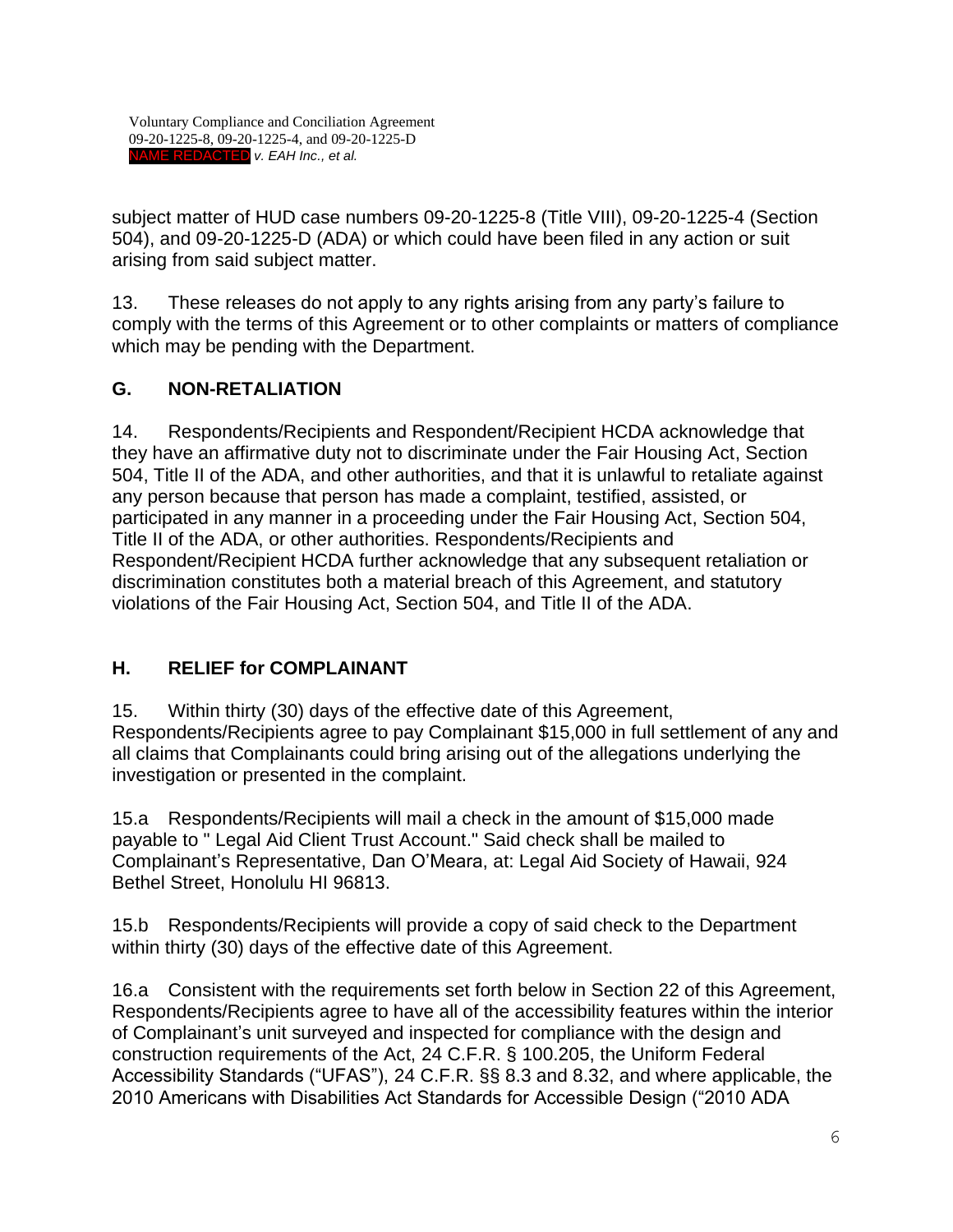Standards"), by an independent third-party Accessibility Assessment/Survey Consultant as described below in Section 18 of this Agreement.

16.b Consistent with the requirements set forth below in Sections 23, 24, 25 and as outlined and prioritized in **Exhibit B** of this Agreement, Respondents/Recipients agree to provide reasonable accommodations and reasonable modifications within the interior of Complainant's unit that are necessary to afford her an equal opportunity to fully use and enjoy the unit. Respondents/Recipients agree to provide those requested modifications that do not constitute undue financial and administrative burdens, or fundamental alterations of Respondents/Recipients' operations. However, if requested modifications do constitute such burdens or alterations Respondents/Recipients further agree to engage Complainant and her Representatives in an interactive process to negotiate, agree upon, and provide equally effective alternatives. Such reasonable modifications for Complainant shall be completed no later than one year from the effective date of this Agreement at Respondents/Recipients' expense.

16.c Respondents/Recipients agree that Complainant's rent shall not be increased due to the reasonable modifications made to their unit or for any other changes required to her unit for her full use and enjoyment due to her mobility impairments caused by her physical disabilities. Upon the ending of Complainant's tenancy or upon her moving from or vacating the subject unit, Respondents/Recipients agree that Complainant shall not be charged any costs or additional fees for any restorations required to return the unit to its original condition.

16.d Within forty-five (45) days from the effective date of this Agreement, Respondents/Recipients shall address each request of Complainant's for reasonable modifications as reflected in **Exhibit B** attached hereto, taking into consideration interim measures to resolve any such accessibility barriers that may exist within the common areas or Complainant's unit. The parties agree that such interim measures pertaining to a specific request of Complainant may be deemed a final resolution of such request as agreed upon by the parties with the 45-day period. Any final resolution of a request under **Exhibit B** shall be by a written action plan agreement executed by the parties within the 45-day period. In the event that any reasonable accommodations and/or modifications that may, as determined by the consultant, impact or be impacted by the expanded consultant survey and timeline as set forth in Section 22, will be deferred pending completion of such survey and timeline. Otherwise, Respondents/Recipients and Complainant may resolve such request for reasonable accommodations and/or modification by a written action plan agreement executed by the parties and with oversight by the Department.

17. Respondents/Recipients will provide photographic proof of the reasonable modifications made to Complainant's unit in compliance with Section 16 of this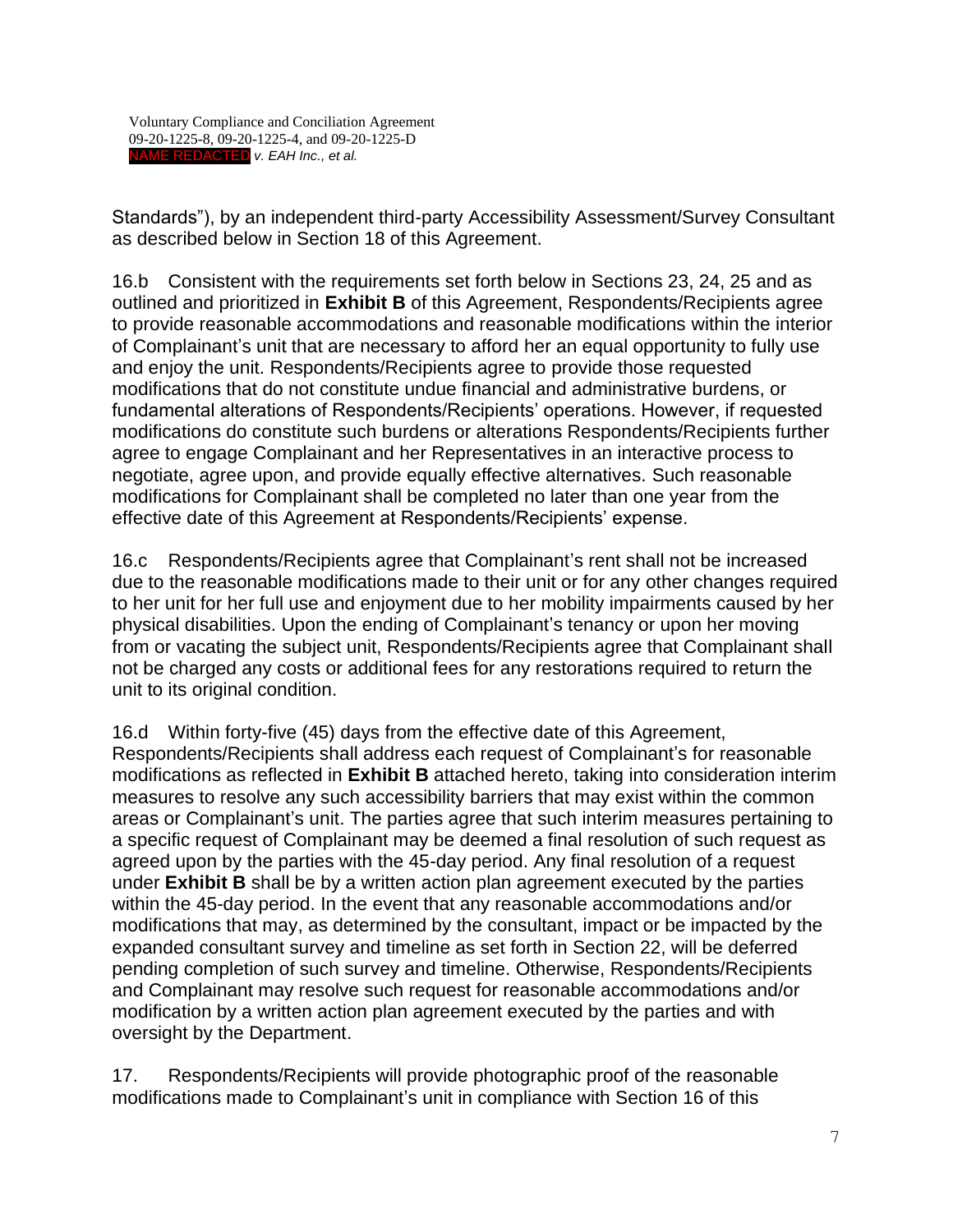Agreement to the Department within 30 days after the completion of said modifications.

# **I. RELIEF IN THE PUBLIC INTEREST**

## **A. Accessibility Assessment/Survey Consultant**

18. Within 15 days of the effective date of this Agreement, Respondents/Recipients shall submit to the Department the name, qualifications, and experience of the Accessibility Assessment/Survey Consultant, individual or firm, with experience with accessibility whom Respondents/Recipients propose to contract with to perform a Needs Assessment, Accessibility Assessment/Surveys, Self-Evaluation, and Transition Plan to meet the requirements of this Agreement. Respondents/Recipients shall negotiate and execute a contract for services with the approved Consultant within 30 days of the Department's approval of the Consultant.

19. Respondents/Recipients will submit for the Department's approval the timeline and survey instruments to be used by the Consultant within 30 days after execution of the contract with the Consultant; the Department will provide its approval, or comments, within fifteen (15) days after receipt. If the Department does not approve the Consultant's timeline and survey instrument Respondents/Recipients will have 15 days to submit a revised timeline and survey instrument for the Department's review.

## **B. Needs Assessment**

20. Within 180 days after the Department's approval of the Consultant's timeline and survey instrument, Respondents/Recipients shall have a Needs Assessment completed, pursuant to the requirements found at 24 CFR § 8.25 to assess the needs of current tenants living at the subject development and applicants on the waiting lists for accessible units; to ensure adequate distribution of accessible units as required by 24 CFR § 8.26; and to ensure proper and maximum utilization of accessible units as required by 24 CFR § 8.27. Respondents/Recipients shall provide the Department copies of the Needs Assessment 30 days after completion.

21. In the execution of said Needs Assessment and other requirements of this Agreement, Respondents/Recipients are reminded of their limited English proficient (LEP) obligations under Title VI of the Civil Rights Act of 1964 as clarified in the Federal Register on January 22, 2007 (72 FR 2731-2754). Both Respondents/Recipients and their sub-recipients (i.e., when federal funds pass through Respondents/Recipients to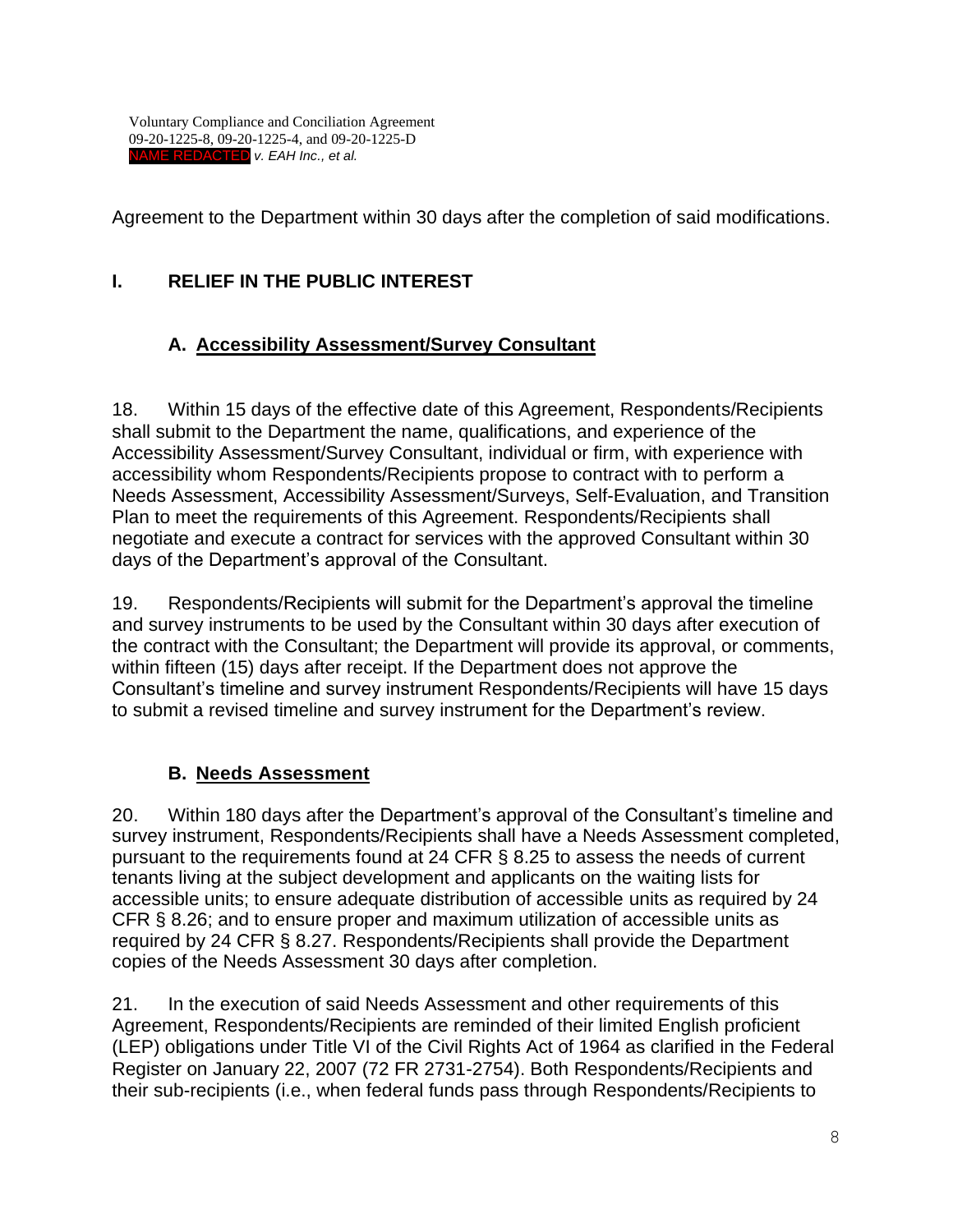sub-recipients) are required to take reasonable steps to ensure meaningful access of LEP persons to Respondents/Recipients' programs and activities.

### **C. Accessibility Surveys**

22. Within 240 days after Department's approval of the Consultant's timeline and survey instrument, Respondents/Recipients shall have Accessibility Surveys conducted of all its 84 adaptable units through a sampling of each distinct unit type to ensure compliance with the design and construction requirements of the Act, 24 C.F.R. § 100.205 and Accessibility Surveys of all its 12 designated accessible units to ensure compliance with the Uniform Federal Accessibility Standards ("UFAS"), 24 C.F.R. §§ 8.3 and 8.32, and where applicable, the 2010 Americans with Disabilities Act Standards for Accessible Design ("2010 ADA Standards"), identify physical barriers to persons with mobility impairments in the entire project and program. Respondents/Recipients shall address the removal of any non-compliant barriers and structural modifications found necessary by said Accessibility Surveys in Respondents/Recipients' Transition Plan, referenced below in Section 23 of this Agreement. Respondents/Recipients shall provide the Department copies of the Accessibility Surveys 30 days after completion.

## **D. Self-Evaluation and Transition Plan**

23. Within 270 days after the Department's approval of the Consultant's timeline and survey instrument, and after completion of the Needs Assessment referenced above in Section 20 of this Agreement, and completion of the Accessibility Surveys referenced above in Section 22 of this Agreement, Respondents/Recipients shall complete a Self-Evaluation and Transition Plan by: (1) Incorporating the findings from the Needs Assessment in Respondents/Recipients' Self-Evaluation; (2) Addressing the removal of any non-compliant features and physical barriers in designated accessible units, common areas and elements in Respondents/Recipients' subject development, including non-housing areas identified in the Accessibility Surveys, in Respondents/Recipients' Transition Plan, and which shall be completed by Respondents/Recipients' within three years; (3) Consulting affirmatively with Complainants, other current tenants, interested persons, individuals with disabilities and organizations representing individuals with disabilities; and (4) Including input from said persons and groups on the need for accessible units by bedroom sizes and by occupancy type in Respondents/Recipients' Transition Plan.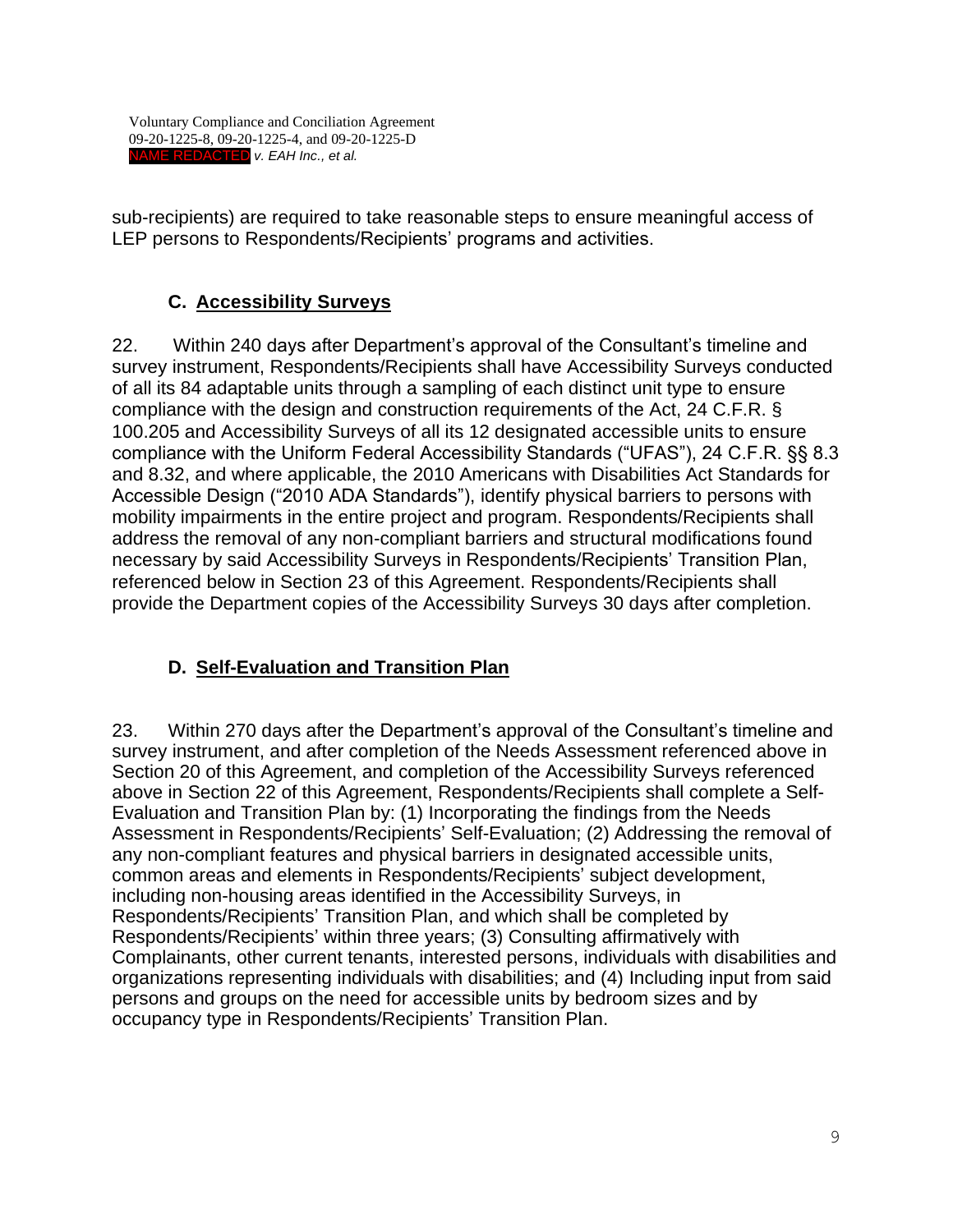# **E. Methods of Achieving Compliance**

24. Respondents/Recipients' Transition Plan may indicate the various methods found at 24 CFR § 8.21 and 24 CFR § 8.24 or by other methods that Respondents/Recipients select to achieve compliance with the Act, Section 504, and the ADA in Respondents/Recipients' programs and activities. Respondents/Recipients are not required to make structural changes in existing projects and developments where other methods are effective in achieving compliance with the Act, Section 504, and ADA requirements and the requirements of this Agreement. In choosing among available methods for meeting said requirements and the requirements of this Agreement, Respondents/Recipients shall give priority to those methods that offer programs and activities to qualified individuals with disabilities in the most integrated setting appropriate.

25. Respondents/Recipients are reminded that any repositioning efforts undertaken (demolition, redevelopment, mixed finance or other programs, etc.) are required to meet the applicable accessibility standards along with meeting the accessibility and disability related needs for existing program participants (i.e., reasonable accommodations and modifications).

# **F. Publications and Notice**

26. Within 270 days after HUD approval of the Consultant's timeline and survey instrument, Respondents/Recipients shall provide the Department with copies of Respondents/Recipients' completed Self-Evaluation and Transition Plan, referenced above in Section 23 and 24 of this Agreement. Respondents/Recipients shall also make said completed Self-Evaluation and Transition Plan available to the public, as required by 24 CFR § 8.25 and § 8.51. During the three-year period when Respondents/Recipients are removing any non-compliant physical barriers in designated accessible units, common areas and elements in the project and program, including non-housing areas in the project, Respondents/Recipients shall provide the Department with quarterly reports outlining such activity.

## **G. The Fair Housing Aloha Accessibility Assistance Fund**

27. Respondents/Recipients agree to deposit in an interest-bearing escrow account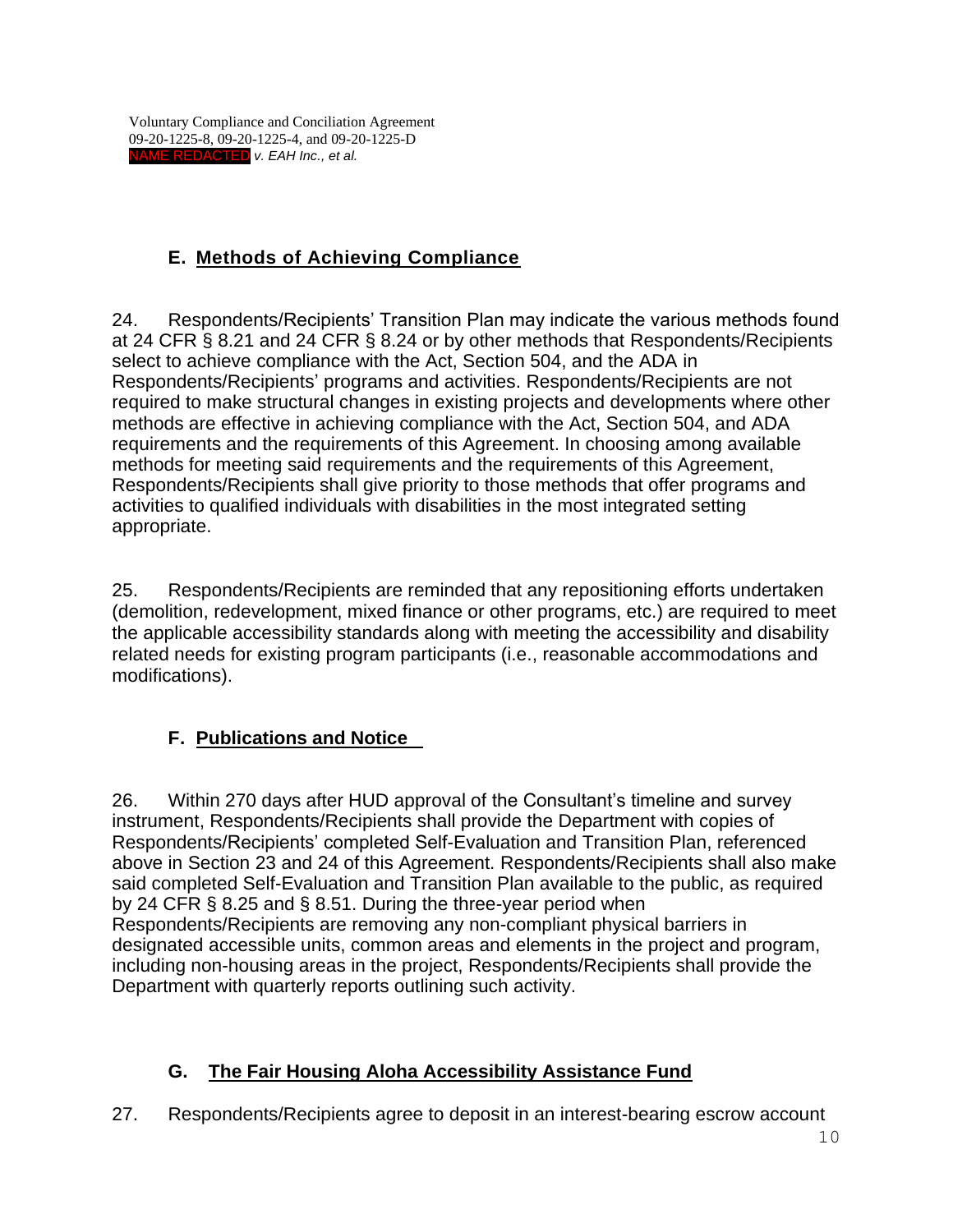the total sum of \$15,000 for the purpose of paying damages to persons who may have suffered barriers to accessibility allegedly in violations of the Act, Section 504, or the ADA regarding the lack of accessibility at the subject project and property or the denial of reasonable modifications ("Compensation Fund"). Respondents/Recipients shall provide written verification of the deposit to the Department within 30 days of the effective date of this Agreement. Any interest that accrues shall become part of the Compensation Fund and be utilized and disposed of as set forth herein. The Compensation Fund shall be maintained for a term of three hundred sixty-five (365) days from the effective date of this Agreement. Upon the expiration of the said term, any moneys remaining in the Compensation Fund, including interest accrued in the Compensation Fund, shall be placed by Respondents/Recipients into an Account to be utilized during the life of this Agreement to off-set Respondents/Recipients' costs of providing reasonable modifications, making retrofits, and/or making other accessibility improvements to the subject project and property. Respondents/Recipients will consult with and obtain the prior approval of the Department in the utilization of these funds. Upon the expiration of this Agreement, any amounts remaining in the Account shall be released to Respondents/Recipients, the Account shall be cancelled, and Respondents/Recipients shall have no further obligation under this Section G of the Agreement.

28. Respondents/Recipients shall mail, post and publish a Notice of the **Fair Housing Aloha Accessibility Assistance Fund** ("Notice"), attached as **Appendix A**, informing persons who may have suffered barriers to accessibility of the availability of the Compensation Funds. Within 30 days of the effective date of this Agreement, Respondents/Recipients shall mail this Notice to the current and prior tenants who reside in the designated accessible units at the subject project. Within 30 days of the effective date of this Agreement, Respondents/Recipients shall post this Notice on its website homepage through a link on such homepage, which link shall be conspicuously placed for ninety (90) days. This Notice shall (1) advise tenants of their right to file a claim for payment from the Compensation Fund ("Claim") with the Department if they believe Respondents/Recipients have caused barriers to accessibility against them in violation of the Act, Section 504, or the ADA based on disability, *i.e.*, based on the tenant's physical impartment that substantially limits one or more of his/her major life activities; (2) specify the deadline for submitting claims; and (3) explain what information claimants must provide to the Department.

29. Within 60 days of the effective date of this Agreement, Respondents/Recipients shall provide the Department certification or proof that it has sent the Notice to current and prior tenants who reside or previously resided in the designated accessible units at the subject project and posted the Notice on its website.

30. Applicants shall submit claims within 90 days of their receipt of the Notice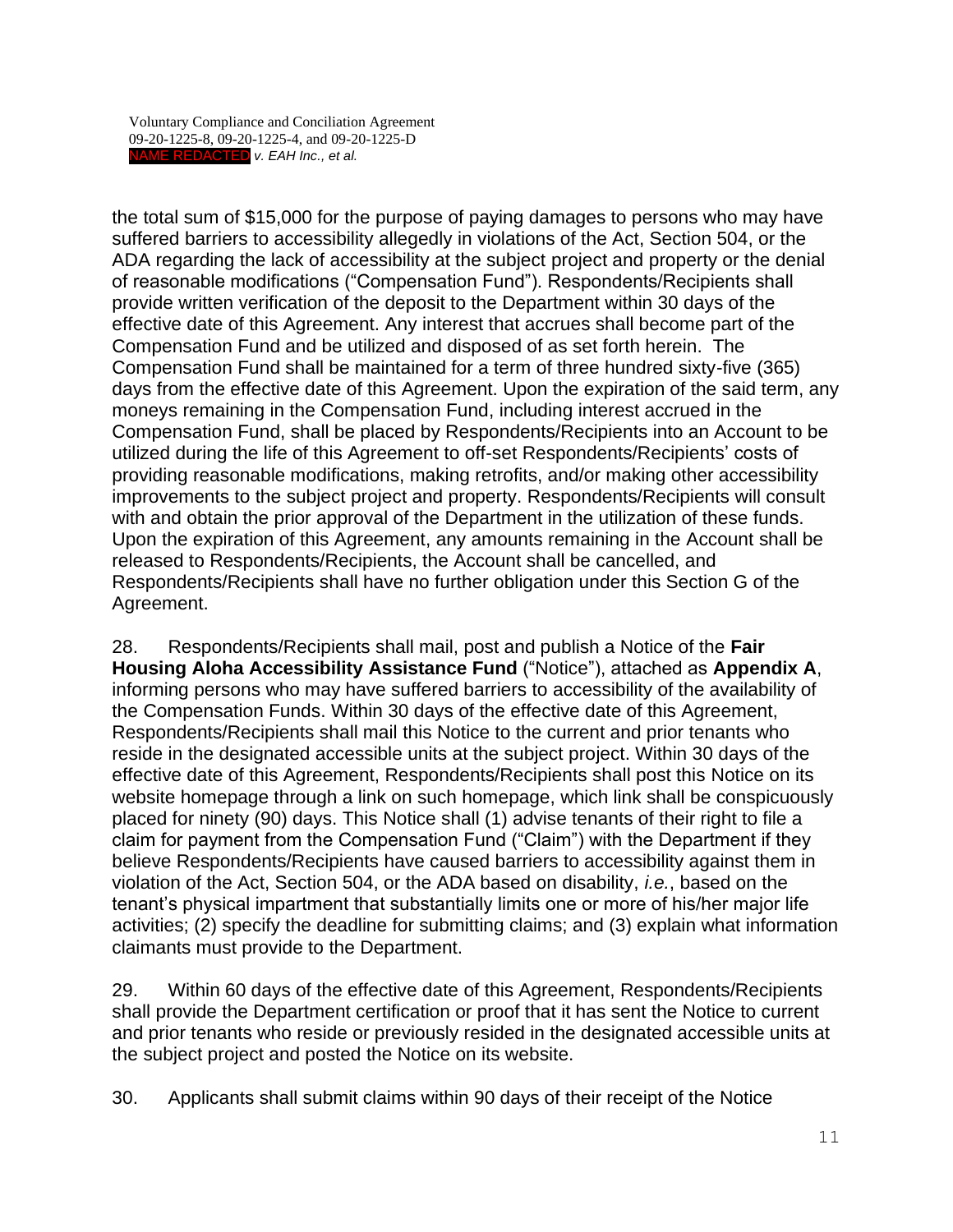pursuant to Section 28 of this Agreement, explaining why they believe they may have been injured by Respondents'/Recipients' actions concerning the applicant's actual disability.

31. For each claim filed by an applicant, the Department shall determine whether it is meritorious and, if it is, the damages, both economic and non-economic, to be awarded to the claimant from the Compensation Fund ("Award"). Respondents'/Recipients' payments of claims to individual person subjected to barriers of accessibility shall be limited to a maximum full Award of \$2,500.

32. The Department may request, and Respondents/Recipients shall supply within 10 days of such request, any information Respondents/Recipients have within their possession or control that the Department may need to process claims and determine awards.

33. Within 150 days of Respondents/Recipients issuing and publishing the Notice on its website, the Department shall provide to Respondents/Recipients a list of Claims it has received and, for those claims the Department believes have merit, the basis of the Department's determination, and the amount of Award to be paid from the Compensation Fund for each such Claim. Respondents/Recipients shall have 30 days in which to review the recommended Awards and provide the Department any objections it may have, which the Department shall consider in good faith and shall modify the Awards if/as the Department deems appropriate. The Department's final determination of Awards shall be submitted to Respondents/Recipients within 30 days of receipt of Respondents'/Recipients' objections, if any.

34. The Department may assign to a third-party administrator any or all tasks associated with the claims process as it deems appropriate, including, without limitation, the receipt of claims, the determination as to whether claims are meritorious, the determination of the amount of any corresponding Award, any request for information from Respondents/Recipients needed to determine the merit of claims and/or the amount of Awards, the transmittal of a list of claims and Awards to Respondents/Recipients, the receipt and consideration of any objections to the Awards which Respondents/Recipients may submit, and any modification of the Awards that may be deemed appropriate in response to Respondents'/Recipients' objections.

35. The payment of Awards from the Compensation Fund shall be subject to the following conditions: (a) no Award shall be paid from the Compensation Fund until the Recipient of the Award has provided Respondents/Recipients with a written release, as set forth in **Appendix B**, of all claims, legal or equitable, that the Award Recipient might have against Respondents/Recipients and other released person(s) and entities regarding the allegations asserted in the claim ("Release"); (b) no person shall be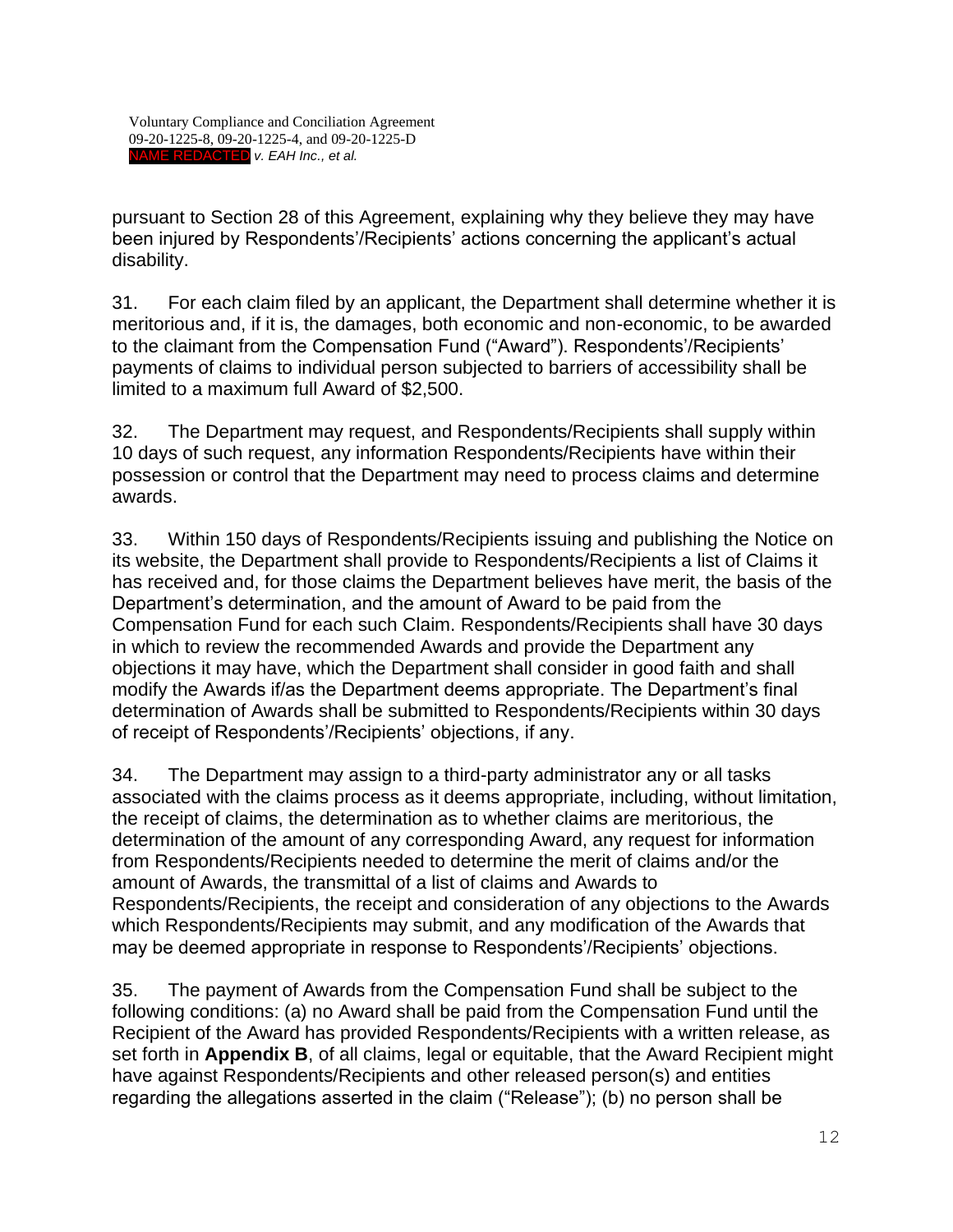eligible for payment of an Award from the Compensation Fund with respect to any claim if such person has previously received compensation in response to any claim of discrimination with respect to lack of accessibility at the subject property or denial of reasonable modifications and has executed a release in exchange for such compensation; and (c) the total amount of Awards paid by Respondents/Recipients collectively shall not exceed the amount of funds within the Compensation Fund, including accrued interest.

36. Respondents/Recipients shall, no later than ten (10) days after receiving notice of an Award, notify by letter each Award Recipient. The form of the letter shall be subject to the review and approval of the Department. At a minimum, the letter shall state that the identified person is eligible for an Award from the Compensation Fund in the amount indicated, provided he or she executes and returns to Respondents/Recipients a copy of the Release that Respondents/Recipients shall provide along with an addressed and postage-paid return envelope. Each letter shall identify the alleged incidents associated with the Award. If Respondents/Recipients receive any letter returned with a forwarding address, it shall promptly re-send the letter to the forwarding address. Within 10 days after sending the letters, Respondents/Recipients shall provide the Department a list of the name and address of each Claimant to whom Respondents/Recipients sent a letter and the date each letter was sent.

37. Within ten (10) days of receiving a Release, Respondents/Recipients shall mail the Claimant a check for the corresponding Award. Respondents/Recipients shall set forth reasonable deadlines for requirements of return of Releases, and for the timely deposit of checks, subject to approval by the Department, so that Awards are distributed, and Award checks are presented for payment prior to the date that is one year from the date Respondents/Recipients send a Release to a Claimant. Respondents/Recipients shall provide the Department a full accounting, including copies, of all Releases received, Awards sent, and letters to which no response was received or that were returned as undeliverable.

### **H. Non-Discrimination Acknowledgments**

38. Respondents/Recipients and Respondent/Recipient HCDA acknowledge that the Act, Section 504 and Title II of the ADA make it unlawful to refuse to make reasonable accommodations in rules, policies, practices, or services, when such accommodations may be necessary to afford a person with a disability equal opportunity to use and enjoy housing, programs, services, or activities. Respondents/Recipients and Respondent/Recipient HCDA further acknowledge that they have an obligation to provide prompt responses to reasonable accommodation requests and that an undue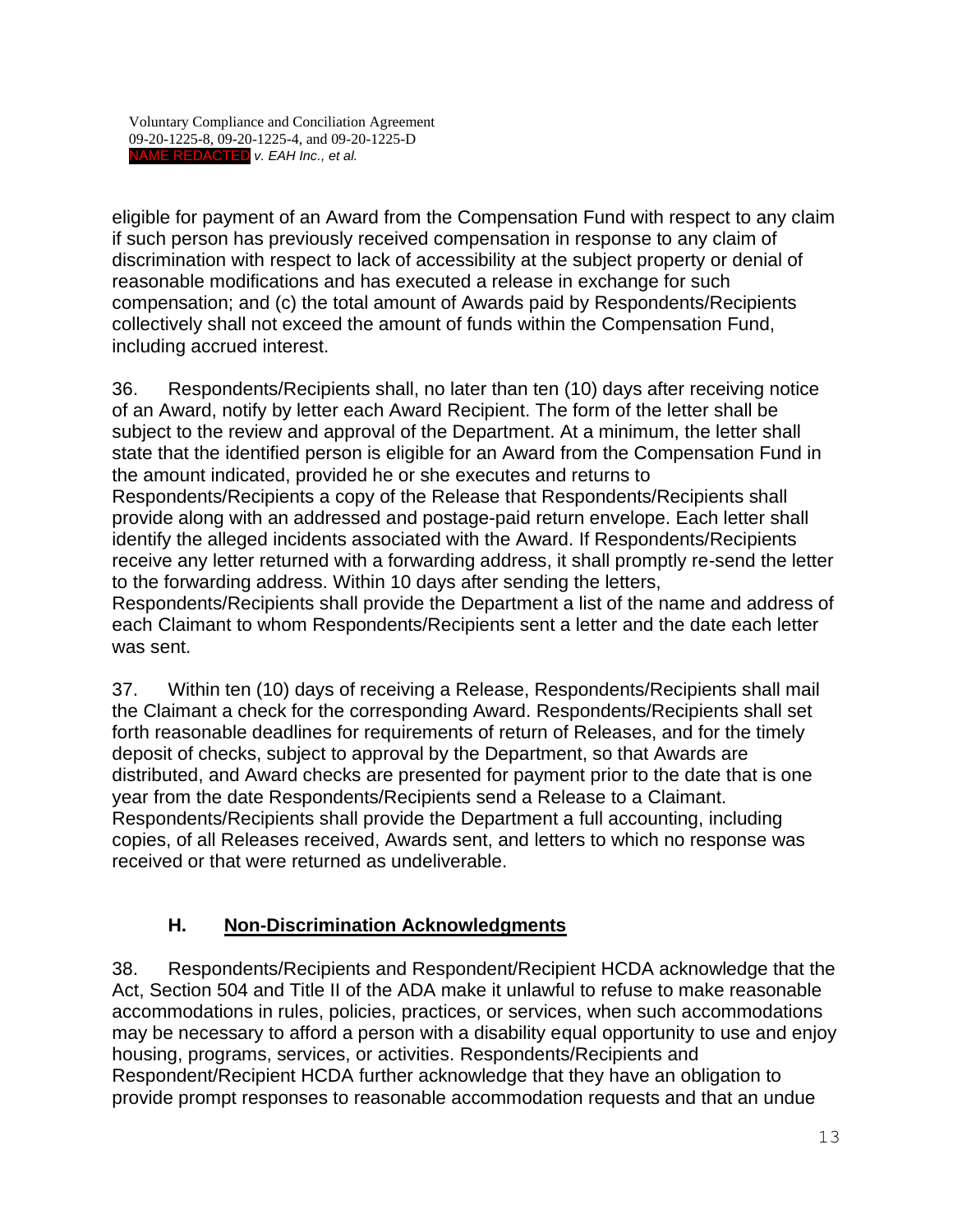delay in responding may be deemed a failure to provide a reasonable accommodation. Respondents/Recipients and Respondent/Recipient HCDA agree to make reasonable accommodations in rules, policies, practices, or services and to respond to such requests within a reasonable time and without undue delay. Respondents/Recipients and Respondent/Recipient HCDA agree to process any and all reasonable accommodation requests in a reasonably timely manner and in a way that complies with the Act, Section 504 and Title II of the ADA.

39. Respondents/Recipients and Respondent/Recipient HCDA acknowledge that the Act makes it unlawful to discriminate on the basis of disability, color, national origin, religion, sex, familial status, and race and agree to refrain from discriminating against any person on the basis of disability, national origin, color, race, sex, religion, and familial status as protected under federal law.

40. Respondents/Recipients and Respondent/Recipient HCDA acknowledge that the Act makes it unlawful to coerce, intimidate, threaten, or interfere with any person in the exercise or enjoyment of any right granted or protected by Section 803, 804, 805, or 806 of the Act, and further agree to refrain from engaging in such activities.

41. Respondents/Recipients and Respondent/Recipient HCDA acknowledge that Section 504 provides that no otherwise qualified individual with handicaps shall, solely by reason of his or her handicap, be excluded from the participation in, be denied the benefits of, or be subjected to discrimination under any program or activity receiving federal financial assistance. Respondents/Recipients and Respondent/Recipient HCDA acknowledge that they receive federal financial assistance and are obligated to abide by and agree to comply with all of the provisions of Section 504, and implementing regulations at 24 CFR Part 8 et seq. including, but not limited to:

- a. 24 CFR Part 8, Section  $8.6(a)(1)(2)$  Communications
	- The Regulation requires that Respondents/Recipients and Respondent/Recipient HCDA take appropriate steps to ensure effective communication with applicants, beneficiaries, and members of the public to include telecommunication devices for deaf persons (TDD's) or equally effective communication systems.
- b. 24 CFR Part 8, Section 8.53(a) Designation of responsible employee (Section 504 Coordinator).
	- The Regulation requires that if Respondents/Recipients and Respondent/Recipient HCDA employ 15 or more persons designate at least one (1) person to coordinate its efforts to comply with this Part.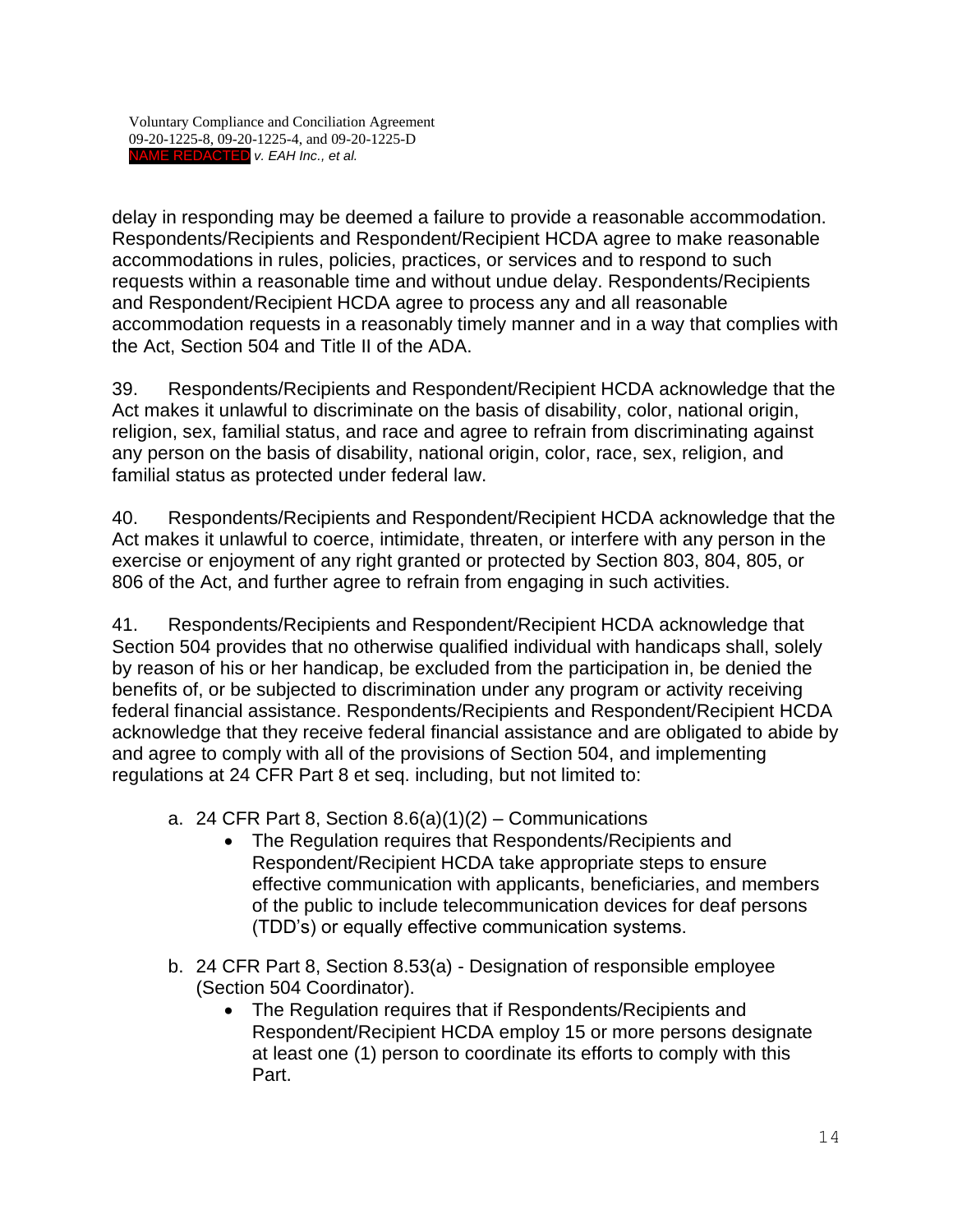- c. 24 CFR Part 8, Section 8.53(b) Adoption of grievance procedures.
	- The Regulation requires that if Respondents/Recipients and Respondent/Recipient HCDA employ 15 or more persons adopt grievance procedures that incorporate appropriate due process standards and that provide for the prompt and equitable resolution of complaints alleging any action prohibited by this Part.
- d. 24 CFR Part 8, Section 8.54(a) Notice.
	- The Regulation provides that if Respondents/Recipients and Respondent/Recipient HCDA employ 15 or more persons shall take appropriate initial and continuing steps to notify participants, beneficiaries, applicants, and employees that it does not discriminate on the basis of handicap (disability).

42. Respondents/Recipients and Respondent/Recipient HCDA further acknowledge that Title II of the ADA protects qualified individuals with disabilities from discrimination on the basis of disability in services, programs, and activities provided by state and local government entities, and extends the prohibition on discrimination established by Section 504 to all activities of state and local governments regardless of whether these entities receive federal financial assistance. Respondent/Recipient HCDA is a State of Hawaii's Development Agency. Respondent/Recipient HCDA acknowledges that it is obligated to abide by and agrees to comply with the provisions of Title II of the ADA:

- a. 28 CFR Part 35, Section 35.106 Notice.
	- The ADA requires that state and local government entities with fifty or more persons take appropriate initial and continuing steps to notify participants, beneficiaries, applicants, and employees, including those with impaired vision or hearing, and unions or professional organizations holding collective bargaining or professional agreements with Respondent/Recipient HCDA that it does not discriminate on the basis of handicap (disability) in violation of this part.
- b. 28 CFR Part 35, Section 35.107(a) Designation of responsible employee.
	- The ADA requires state and local government entities with fifty or more persons designate at least one person to ensure compliance with the provisions of Title II of the ADA.
- c. 28 CFR Part 35, Section 35.107(b) Adoption of grievance procedures.
	- The ADA requires state and local government entities with fifty or more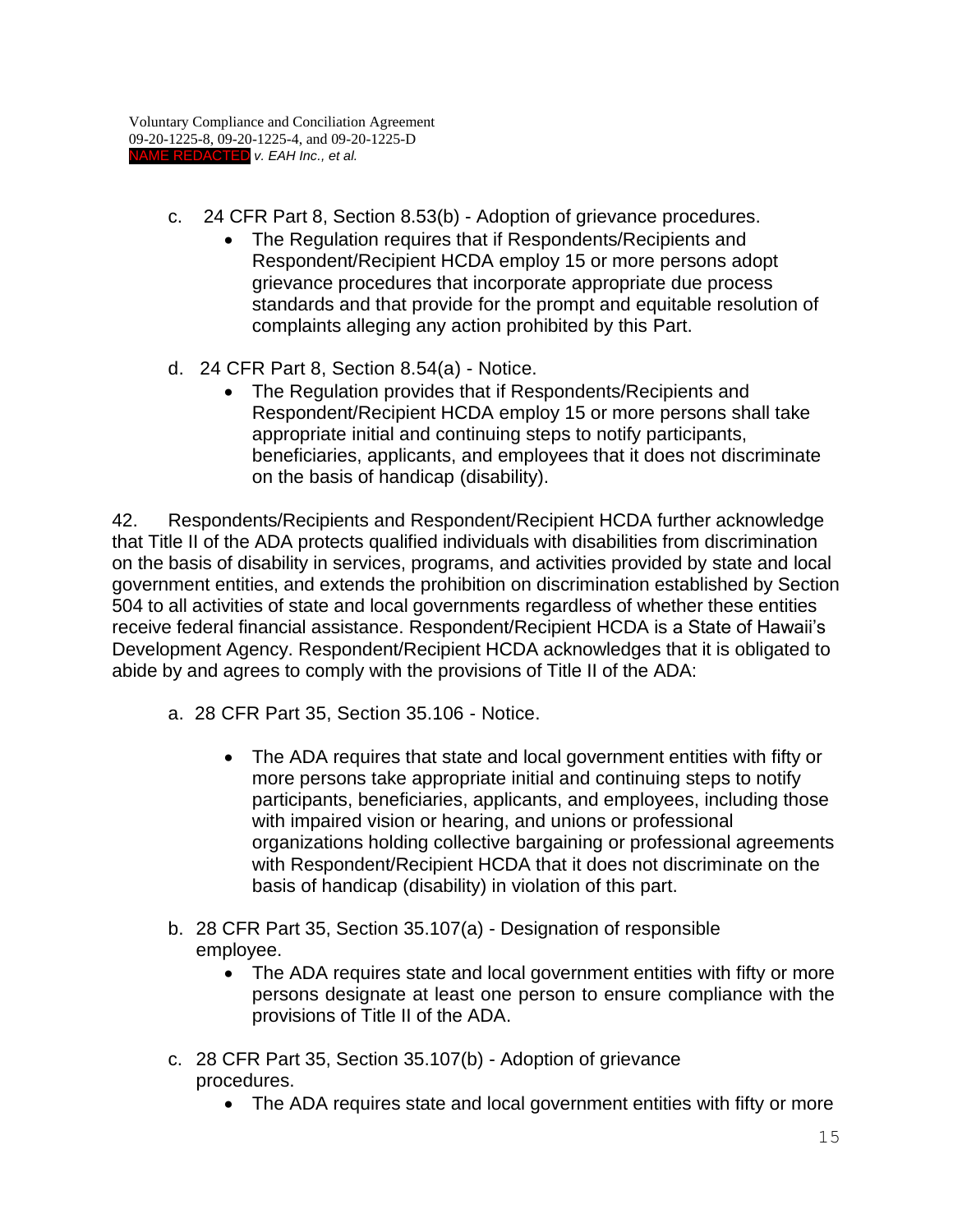persons adopt a grievance procedure that provides prompt and equitable resolution of complaints alleging any action prohibited by the provisions of Title II of the ADA.

d. 28 CFR Part 35, Section 35.161 - Telecommunication devices for the deaf.

• The regulations require that state and local government entities take appropriate steps to ensure effective communication with applicants, beneficiaries, and members of the public to include telecommunication devices for deaf persons (TDD's) or equally effective communication systems.

#### **J. MONITORING**

43. Complainants and Respondents/Recipients and Respondent/Recipient HCDA agree that the Department shall monitor compliance with the terms and conditions specified in this Agreement. As part of such monitoring, the Department may interview witnesses and copy pertinent records of Respondents/Recipients and Respondent/Recipient HCDA.

44. Respondents/Recipients and Respondent/Recipient HCDA agree to provide full cooperation in any monitoring review undertaken by the Department to ensure compliance with this Agreement.

### **K. RECORDING AND RECORD KEEPING**

45. This Agreement contains specific actions that are required of Complainants, Respondents/Recipients, and Respondent/Recipient HCDA. These actions must be completed within the specified timeframes and the Department must verify satisfactory completion. It is understood that this Agreement may serve as the parties' sole notice of the required contents and deadlines. It is also understood that the terms set forth in this Agreement are contractual and not merely recital.

46. All required certifications and documentation for compliance with the terms of this Agreement shall be submitted to:

> U.S. Department of Housing and Urban Development Office of Fair Housing and Equal Opportunity ATTENTION: CONCILIATION REVIEW Jelani M. Madaraka, Conciliator HUD Honolulu Field Office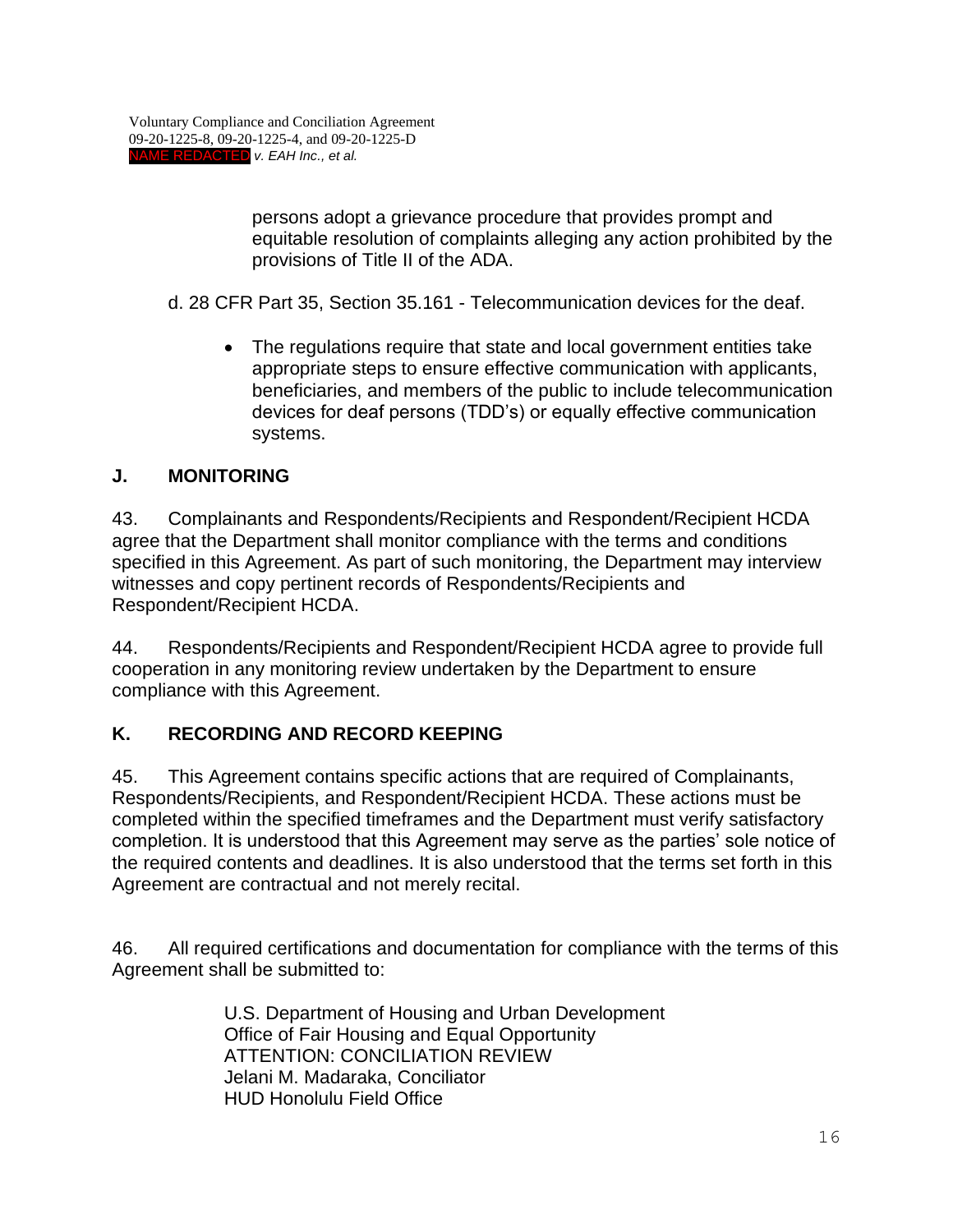> Suite 1400 1132 Bishop Street Honolulu, Hawaii 96813 [Jelani.M.Madaraka@hud.gov](mailto:Jelani.M.Madaraka@hud.gov)

# **L. CONSEQUENCES OF BREACH**

47. The parties understand that if the Department has reasonable cause to believe that Respondents/Recipients or Respondent/Recipient HCDA have breached this Agreement, the Department shall refer the matter to the Attorney General of the United States, to commence a civil action in the appropriate U.S. District Court, pursuant to 42 U.S. C. §3610(c).

48. The parties understand further that failure by Respondents/Recipients or Respondent/Recipient HCDA to carry out the terms of this Agreement may result in suspension or termination of, or refusal to grant or to continue federal financial assistance, or other actions authorized by law pursuant to the Act, Section 504, Title II of the ADA, or any other authorities within the Department's jurisdiction.

## **M. COUNTERPARTS**

49. The parties hereto agree that this instrument may be executed in counterparts, each of which shall be deemed an original, and said counterparts shall together constitute one and the same agreement, binding all of the parties hereto, notwithstanding all of the parties are not signatory to the original or the same counterparts. For all purposes, including, without limitation, recordation, filing, and delivery of this instrument, duplicate unexecuted and unacknowledged pages of the counterparts may be discarded and the remaining pages assembled as one document.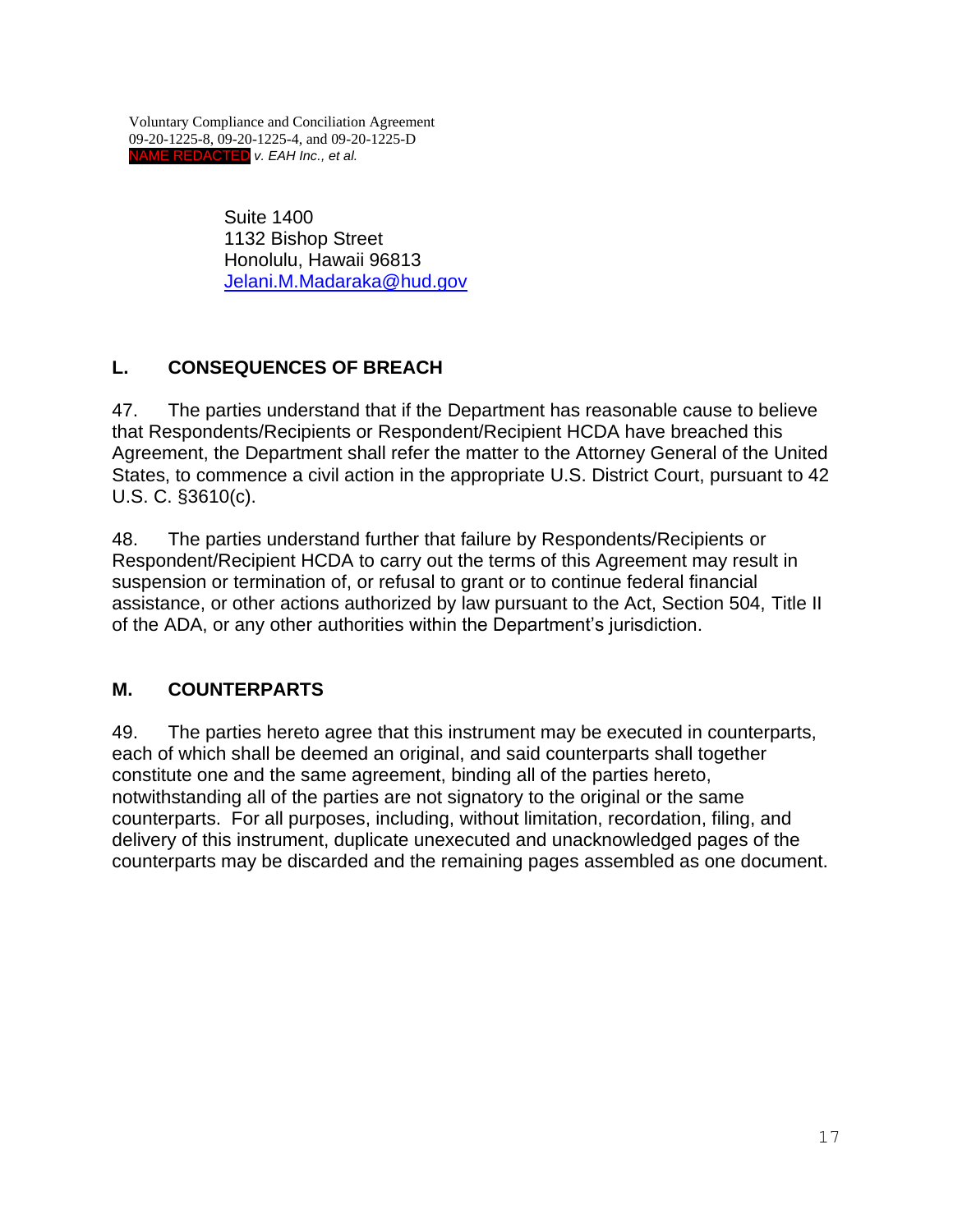#### **COMPLAINANT'S SIGNATURE PAGE**

\_\_\_\_\_\_\_\_\_\_\_\_\_\_\_\_\_\_\_\_\_\_\_\_\_\_\_\_\_\_\_\_\_\_\_\_\_\_\_\_\_\_\_\_\_\_\_\_\_\_\_\_\_\_\_\_\_\_\_\_\_\_\_\_\_\_\_\_\_\_\_\_\_\_\_\_

\_\_\_\_\_\_\_\_\_\_\_\_\_\_\_\_\_\_\_\_\_\_\_\_\_\_\_\_\_\_\_\_\_\_\_\_\_\_\_\_\_\_\_\_\_\_\_\_\_\_\_\_\_\_\_\_\_\_\_\_\_\_\_\_\_\_\_\_\_\_\_\_\_\_\_

**These signatures attest to the approval and acceptance of this Conciliation Agreement.** 

NAME REDACTED **Date Date Date Date Date** 

**Complainant** 

Approved As to Form:

Dan O'Meara, Esq. **Date** Attorney at Law Legal Aid Society of Hawaii Attorneys for Complainant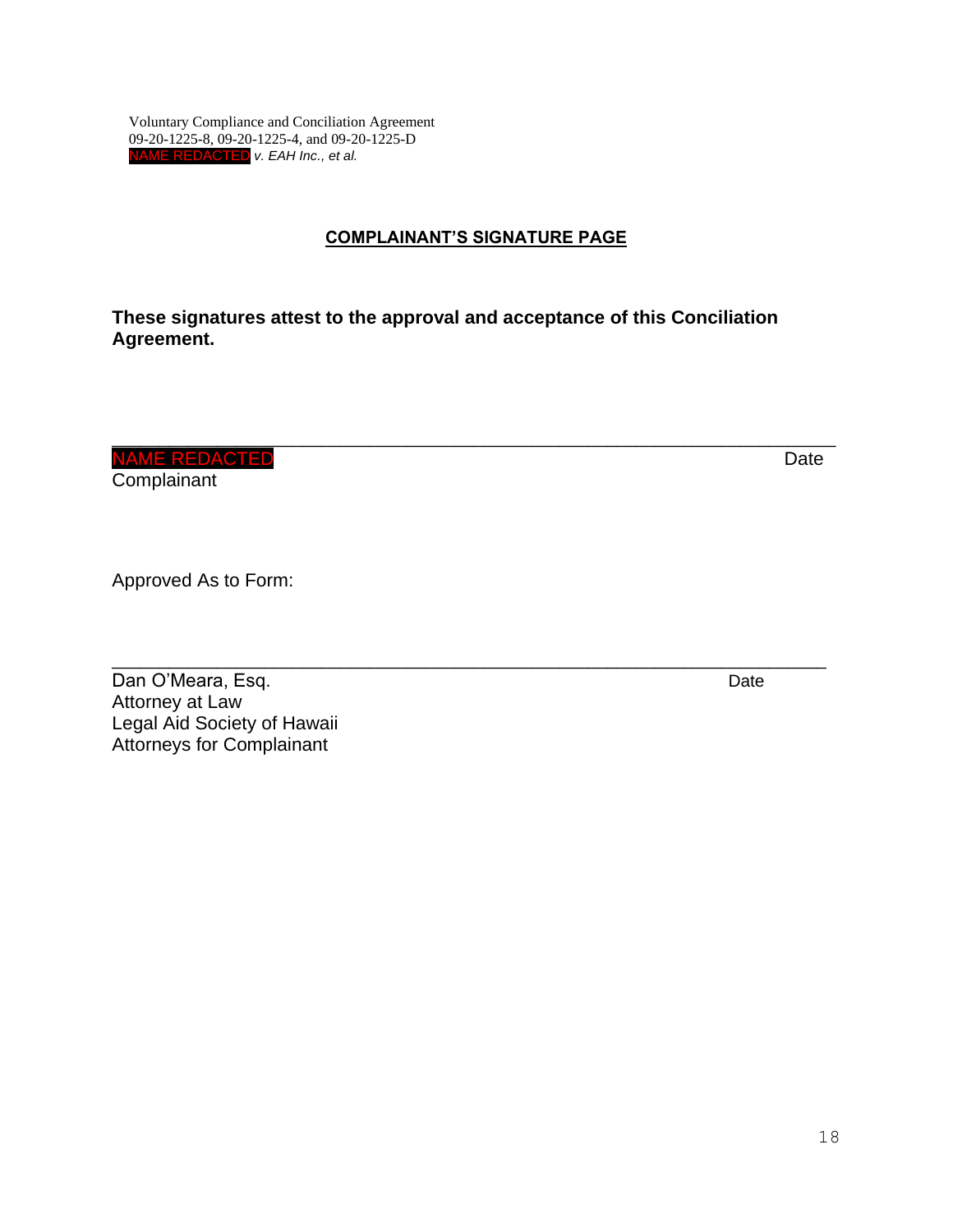#### **RESPONDENTS/RECIPIENTS' SIGNATURE PAGE**

**These signatures attest to the approval and acceptance of this Conciliation Agreement.** 

\_\_\_\_\_\_\_\_\_\_\_\_\_\_\_\_\_\_\_\_\_\_\_\_\_\_\_\_\_\_\_\_\_\_\_\_\_\_\_\_\_\_\_\_\_\_\_\_\_\_\_\_\_\_\_\_\_\_\_\_\_\_\_\_\_\_\_\_\_\_\_\_\_\_\_

\_\_\_\_\_\_\_\_\_\_\_\_\_\_\_\_\_\_\_\_\_\_\_\_\_\_\_\_\_\_\_\_\_\_\_\_\_\_\_\_\_\_\_\_\_\_\_\_\_\_\_\_\_\_\_\_\_\_\_\_\_\_\_\_\_\_\_\_\_\_\_\_\_\_\_

EAH Inc. (dba EAH Housing) Date By: Laura Hall Its: President and Chief Executive Officer Respondent/Recipient

\_\_\_\_\_\_\_\_\_\_\_\_\_\_\_\_\_\_\_\_\_\_\_\_\_\_\_\_\_\_\_\_\_\_\_\_\_\_\_\_\_\_\_\_\_\_\_\_\_\_\_\_\_\_\_\_\_\_\_\_\_\_\_\_\_\_\_\_\_\_\_\_\_\_\_ Ola Ka Ilima Lofts, LLLP Date By: Greg Handberg, Its: Authorized Signatory Respondents/Recipients

\_\_\_\_\_\_\_\_\_\_\_\_\_\_\_\_\_\_\_\_\_\_\_\_\_\_\_\_\_\_\_\_\_\_\_\_\_\_\_\_\_\_\_\_\_\_\_\_\_\_\_\_\_\_\_\_\_\_\_\_\_\_\_\_\_\_\_\_\_\_\_\_\_\_\_ Ola Ka Ilima Artspace Lofts, LLC **Date Community** Date Date By: Greg Handberg, Its: Authorized Signatory Respondents/Recipients

Artspace Projects, Inc. **Date** By: Greg Handberg Its: Authorized Signatory Respondent/Recipient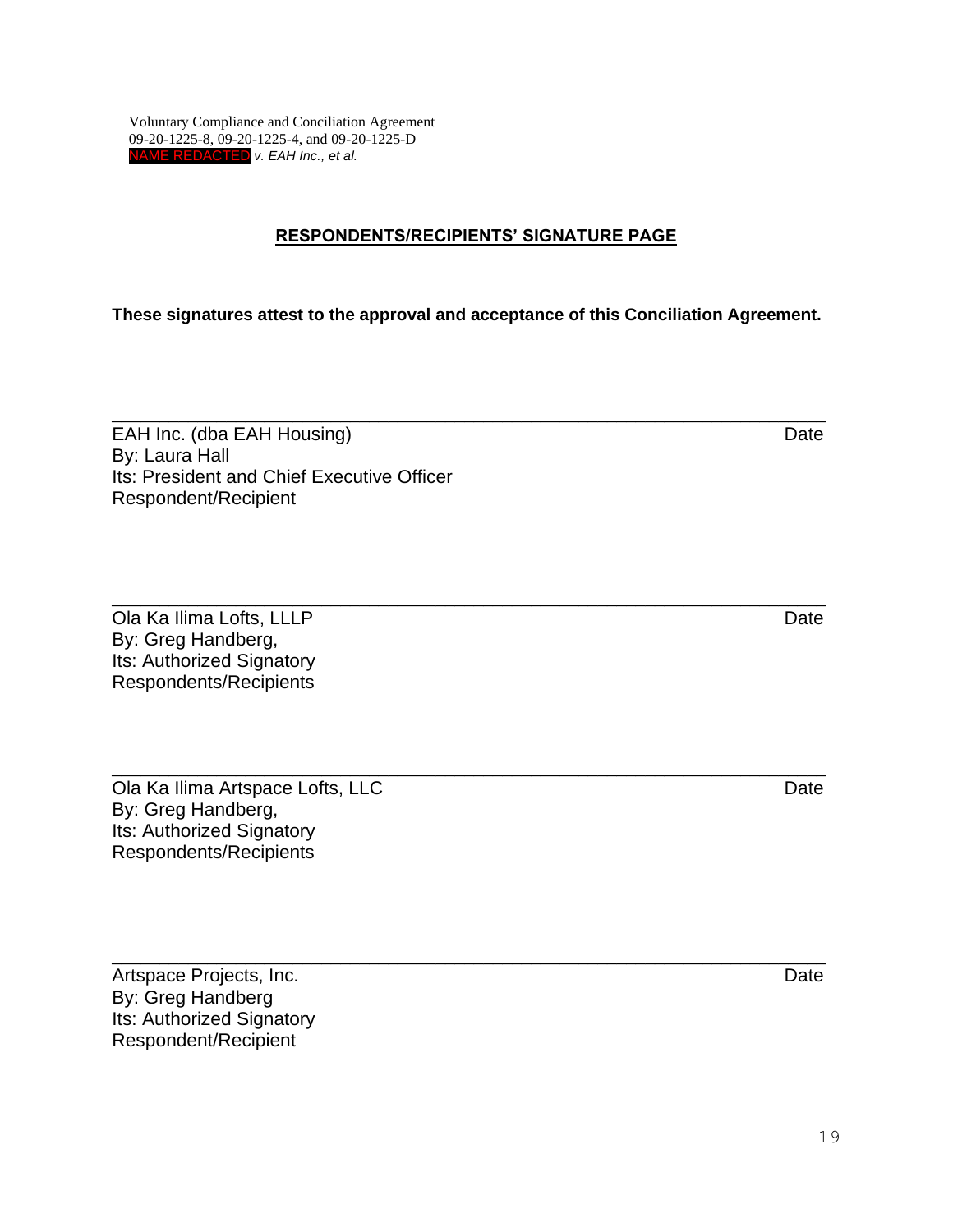\_\_\_\_\_\_\_\_\_\_\_\_\_\_\_\_\_\_\_\_\_\_\_\_\_\_\_\_\_\_\_\_\_\_\_\_\_\_\_\_\_\_\_\_\_\_\_\_\_\_\_\_\_\_\_\_\_\_\_\_\_\_\_\_\_\_\_\_\_\_\_\_\_\_\_ HKI Ilima, LLC Date By: Marian Gushiken Its: Authorized Signatory Respondent/Recipient \_\_\_\_\_\_\_\_\_\_\_\_\_\_\_\_\_\_\_\_\_\_\_\_\_\_\_\_\_\_\_\_\_\_\_\_\_\_\_\_\_\_\_\_\_\_\_\_\_\_\_\_\_\_\_\_\_\_\_\_\_\_\_\_\_\_\_\_\_\_\_\_\_\_\_ Hui Kauhale, Inc. Date By: Marian Gushiken Its: President Respondent/Recipient \_\_\_\_\_\_\_\_\_\_\_\_\_\_\_\_\_\_\_\_\_\_\_\_\_\_\_\_\_\_\_\_\_\_\_\_\_\_\_\_\_\_\_\_\_\_\_\_\_\_\_\_\_\_\_\_\_\_\_\_\_\_\_\_\_\_\_\_\_\_\_\_\_\_\_ Hawaii Community Development Authority **Date** Date By: Deepak Neupane, P.E., AIA Its: Executive Director Respondent/Recipient Hawaii Community Development Authority

Approved As to Form:

\_\_\_\_\_\_\_\_\_\_\_\_\_\_\_\_\_\_\_\_\_\_\_\_\_\_\_\_\_\_\_\_\_\_\_\_\_\_\_\_\_\_\_\_\_\_\_\_\_\_\_\_\_\_\_\_\_\_\_\_\_\_\_\_\_\_\_\_\_\_\_\_\_\_\_ Lori K. K. Sunakoda, Esq. Date Controllering and the controllering of the controllering of the controllering of the controllering of the controllering of the controllering of the controllering of the controllering of the c Deputy Attorney General Attorney for Respondent/Recipient Hawaii Community Development Authority

\_\_\_\_\_\_\_\_\_\_\_\_\_\_\_\_\_\_\_\_\_\_\_\_\_\_\_\_\_\_\_\_\_\_\_\_\_\_\_\_\_\_\_\_\_\_\_\_\_\_\_\_\_\_\_\_\_\_\_\_\_\_\_\_\_\_\_\_\_\_\_\_\_\_\_

Nathan T. K. Aipa, Esq. Date and the state of the state of the state of the state of the state of the state of the state of the state of the state of the state of the state of the state of the state of the state of the sta Attorney at Law Pitluck Kido & Aipa, LLP Attorney for Respondents/Recipients

David W. H. Chee, Esq. **Date** Date **Date** Date **Date** Date **Date** Attorney at Law Attorney for Respondents/Recipients

\_\_\_\_\_\_\_\_\_\_\_\_\_\_\_\_\_\_\_\_\_\_\_\_\_\_\_\_\_\_\_\_\_\_\_\_\_\_\_\_\_\_\_\_\_\_\_\_\_\_\_\_\_\_\_\_\_\_\_\_\_\_\_\_\_\_\_\_\_\_\_\_\_\_\_